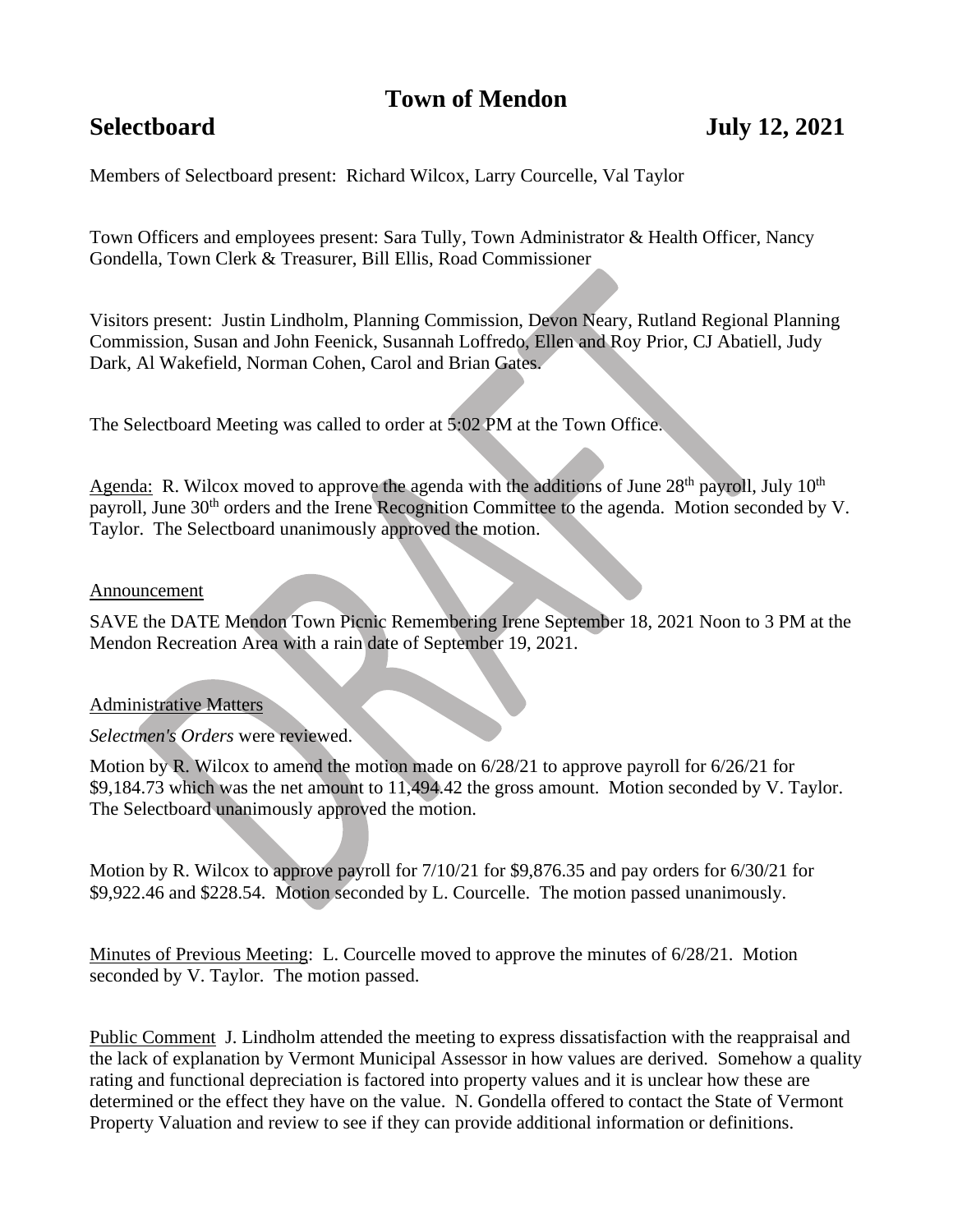*Year End Update* N. Gondella reported the numbers have not been finalized yet and she will have a further report at the next meeting.

### Business

*Traffic Study* Devon Neary, Transportation Planner with the Rutland Regional Planning Commission provided an overview of what a traffic study entails. The Selectboard has received a request from residents of Journeys End to reduce the speed limit on the road. Residents provided details regarding how 35 mph is too fast for the dead end rural road. Traffic from construction projects, visitors, delivery vehicles, new drivers and residential traffic all contribute to the problem. A fairly recent transfer of multiple properties have brought multiple families with children to the road.

*Green Mountain National Forest Telephone Gap Integrated Resource Project* Issue tabled until Chris Mattrick can attend the Selectboard Meeting.

*Mendon on the Move – Route 4 Development* Issue tabled until Megan Smith can attend the Selectboard Meeting.

*Declaration of Inclusion* A. Wakefield and N. Cohen requested the Selectboard reconsider the removal of the wording that listed out the protected classes in the Declaration of Inclusion. They requested to continue the discussion into the Fall when additional residents in support of the Declaration of Inclusion can participate in the discussion and encouraged the Board to refer to versions of the Declaration of Inclusion that other communities have adopted. V. Taylor expressed that in order to support this document she wants details on how it will be used in the future to shape policy and action. L. Courcelle emphasized the need for education and support from the community and suggested that maybe the appropriate action is for the Declaration of Inclusion go to town vote. R. Wilcox questioned the timing of the adoption with pressure to adopt something quickly, but now a request to push the issue off until the Fall. The Selectboard agreed to table the issue until further discovery, research and discussion. The Selectboard experienced difficulties getting through this discussion with multiple disruptions and unruly behavior by C. Gates and B. Gates that included physical threats by B. Gates to "take it outside".

The Vermont State Police were called and dispatched.

*Procurement Policy/Conflict of Interest Policy* S. Tully discussed increasing the thresholds of each spending tier. The discussion was halted.

C. Gates and B. Gates continued their inappropriate, disruptive, and unruly behavior while each member of the Selectboard tried to calmly address their questions and correct misinformation the couple was yelling. C. Gates and B. Gates were met in the parking lot by law enforcement.

The meeting was able to continue.